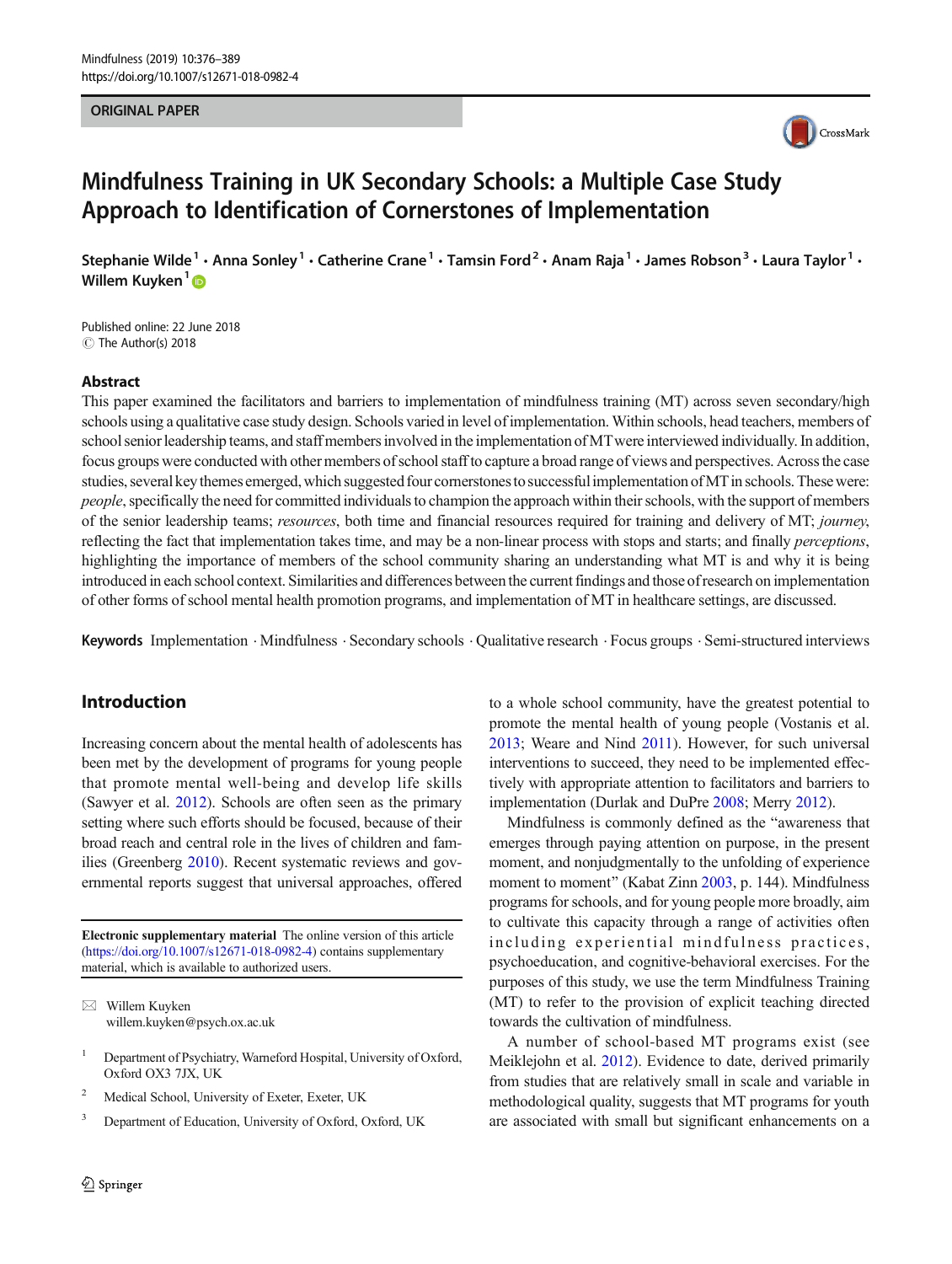range of social-emotional (e.g., negative emotion, distress, pro-social behavior), cognitive (e.g., meta-cognition and cognitive flexibility), and behavioral (e.g., academic achievement and school functioning) outcomes (Klingbeil et al. [2017](#page-12-0)). Work specifically reviewing MT in schools has likewise identified significant small to-moderate effects of MT on students' cognitive performance, stress, and resilience (Zenner et al. [2014](#page-13-0)).

Despite these promising findings, systematic reviews point to the need for larger, well-controlled studies with longer periods of follow-up (e.g., Klingbeil et al. [2017](#page-12-0); Maynard et al. [2017\)](#page-12-0). In addition, greater attention to intervention fidelity and implementation of MT is required. Reflecting this need, a recent review of the current research literature on school-based mindfulness and yoga interventions has demonstrated that most do not report fidelity of program implementation beyond issues of participant dosage (e.g., Feagans Gould et al. [2016\)](#page-12-0).

Although, as highlighted above, there is relatively little research that addresses the implementation of MT programs in schools, this limitation is not unique to this setting. Indeed a recent review of mindfulness science more broadly has mapped existing research across translational stages, from basic science, through feasibility studies, to pilot trials, largerscale effectiveness trials, and on to implementation (Dimidjian and Segal [2015\)](#page-12-0). The review suggests that across the broad field of mindfulness science, most research is at the feasibility/ pilot stage, and for the field to realize its potential public health impact, there is a need to ensure the full spectrum of translational research is conducted. The review also highlights that the relative absence of research into the implementation of mindfulness-based interventions (the "implementation cliff") has the potential to lead to mindfulness interventions "stalling out" (Dimidjian and Segal [2015](#page-12-0), p.608).

Ensuring that new scientific knowledge is effectively translated into activities that have an impact in the real world involves challenges and opportunities (Rycroft-Malone and Bucknall [2010](#page-13-0)). Some implementation challenges will be shared across many intervention domains and contexts. Others may be specific to mindfulness interventions as a whole (Dimidjian and Segal [2015](#page-12-0)), or to mental health promotion in schools (Durlak and DuPre [2008](#page-12-0)). Finally, there may be some implementation barriers and facilitators that are unique to mindfulness programs delivered in educational settings. Exploring these common facilitators and barriers alongside any unique features is therefore likely to support development of the most comprehensive understanding of the implementation of MT in school settings.

The large body of work on the implementation of other forms of mental health promotion programs in schools suggests that high-quality implementation is an essential condition of effective Social and Emotional Learning (SEL) programs, which are designed to improve the mental health, well-being, and/or social and emotional competencies of young people (e.g., Durlak [2015](#page-12-0)). Further, it is suggested that program outcomes cannot be interpreted fully without also investigating the process of implementation. For example, it has been demonstrated across 213 studies ( $N = 270,034$  children and adolescents) that attention to implementation produces a stepwise enhancement in the effectiveness of schoolbased mental health promotion programs (Durlak et al. [2011\)](#page-12-0). Existing studies and reviews have identified as many as 23 factors that influence implementation, which can be summarized as including community-level influences, characteristics of the staff, and features of the school (e.g., Cooper et al. [2015;](#page-12-0) Domitrovich et al. [2008;](#page-12-0) Durlak [2015](#page-12-0); Durlak [2016;](#page-12-0) Durlak and DuPre [2008;](#page-12-0) Fixsen et al. [2005;](#page-12-0) Greenhalgh et al. [2005\)](#page-12-0). More specifically, the support and engagement of the school leadership, the training of key school staff, successful collaboration among multiple stakeholders, the ability to adapt the program in question both to the school context and any broader policy context, and the availability of requisite administrative and financial resources are all regarded as critical. Finally, in order to ensure that these factors come together to produce a good outcome, appropriate monitoring of the quality of implementation is required (Durlak [2015](#page-12-0)). Although this research addresses implementation of SEL more broadly, many of these factors are also likely to be highly relevant to the specific case of implementation of mindfulness programs in schools.

Work in healthcare settings, the context in which many existing mindfulness-based programs originated, has also elucidated categories of facilitators/barriers to effective implementation (Eccles et al. [2009;](#page-12-0) Grimshaw et al. [2012](#page-12-0); Nilsen [2015\)](#page-13-0). Indeed, a recent study has examined the facilitators and barriers to the implementation of mindfulness-based cognitive therapy (MBCT) in the UK National Health Service (Rycroft-Malone et al. [2014](#page-13-0)). This study used the PARiHS framework (Promoting Action on Research Implementation in Health Services; Kitson et al. [2008](#page-12-0)) as a heuristic device to inform the study's design, data collection, and analysis. This framework suggests that successful implementation can be conceptualized as the product of the nature and type of evidence (both scientific and more informal) available to support the intervention being implemented, the qualities of the context in which the intervention in question is being implemented, and the process of facilitation (e.g., the factors that support and expediate the implementation process). Using a two-phase qualitative, exploratory, and explanatory case study approach, Rycroft-Malone et al. suggested that (1) despite widespread interest, access to MBCT remains very limited and variable in the UK National Health Service, illustrating the challenge of implementation and (2) sustainable implementation is a process and a journey, often over many years. The study findings indicated that in the UK health service implementation of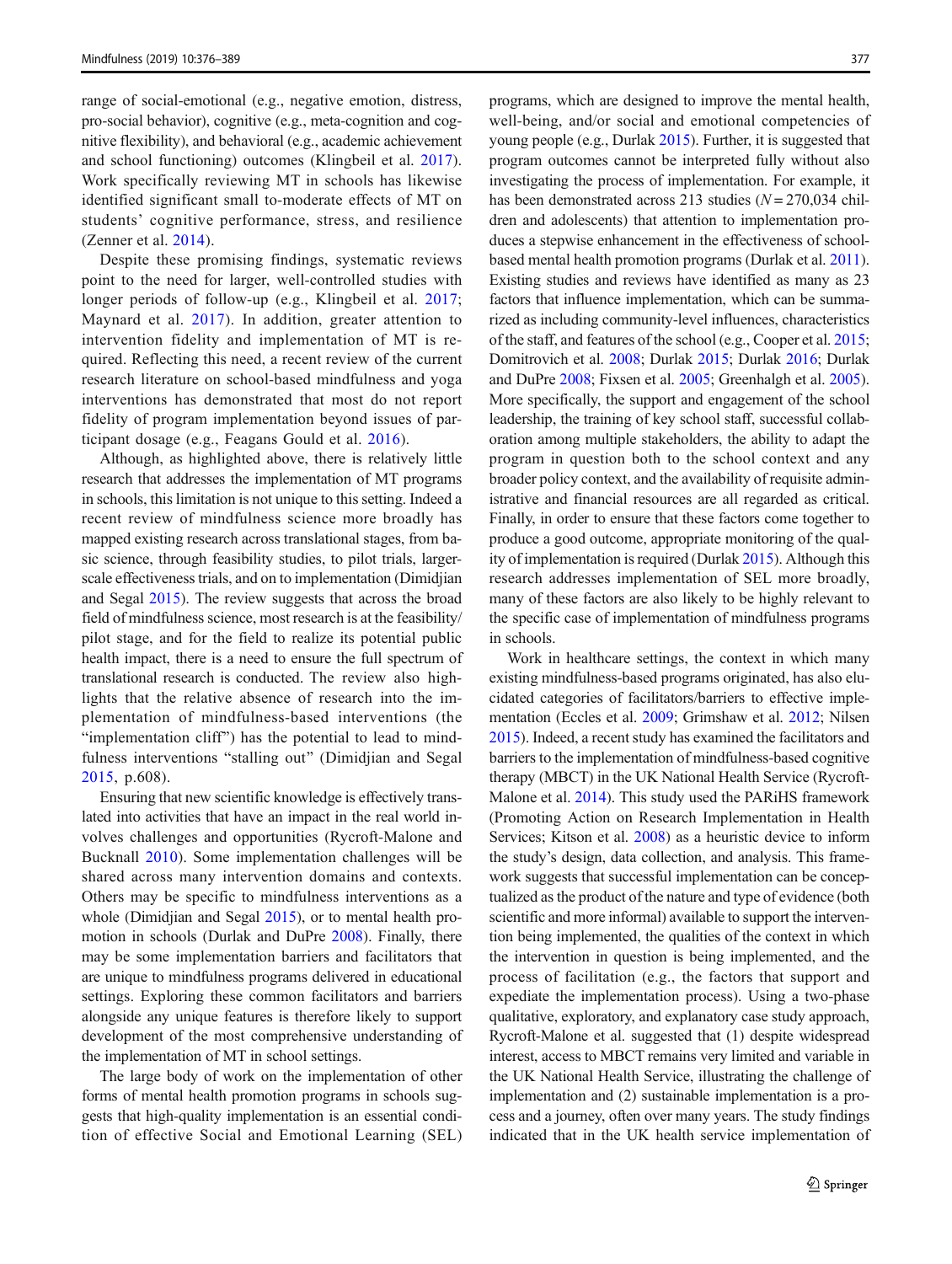MBCT was often facilitated "bottom up" by "champions," who were often very skilled, committed, and resourceful individuals who created networks, organized training, adapted MBCT to the needs of the local context and at key "pivot" points" in the implementation journey saw, and seized opportunities. Sustainability over many years was often supported by identifying a niche, adapting and enhancing MBCT to fit the niche, and then building capacity, first through grassroots bottom up support and in time through top-down management support. Capacity building requires careful consideration of models of training and supervision and proactive succession planning. Although many of these factors are shared with other forms of implementation (e.g., Pearson et al. [2015](#page-13-0)), the importance of both MT champions, who were instrumental in the implementation journey, and the associated grassroots bottom up support these champions nurtured, were identified as features distinctive to MBCT implementation. It is unknown whether similar factors are also important in the implementation of mindfulness-based programs in other settings, including schools.

In this study, we were interested in furthering the understanding of implementation of MT across a range of UK schools. Within each school, we explored the perspectives of different stakeholders in the implementation process: speaking to head teachers, members of school senior leadership teams, staff members involved in the implementation of MT, and other staff members with little or no direct experience, including those with skeptical attitudes. Our aim was to develop an understanding of the journey towards implementation within each case school and to explore the common themes that emerged across these cases, using inductive thematic analysis to identify themes emerging in the data, with the inclusion of codes derived deductively from the PARiHS framework, described above. In summary, the objectives of the study were to, first, identify key facilitating factors and potential barriers to implementation of mindfulness in schools, and second, consider the extent to which any of the identified facilitators and barriers are (a) unique to schoolbased MT interventions or (b) shared with other relevant interventions and contexts.

# Method

#### **Participants**

yet begun any MT work with pupils, or whose provision had completely ceased, were excluded at this point. Of the remaining schools, seven schools participated (around half of those identified and approached) and these were selected to represent a mixture of different school types: state-funded, independent, selective, non-selective; a range of geographical locations: both urban and rural; a range of socioeconomic contexts as determined by proportion of pupils eligible for free school meals relative to national averages; a range of school quality ratings, based on Office for Standards in Education (OFSTED), England, ratings where available; and a range of stages on the implementation journey. This spread of school types and contexts was intended to increase the likelihood that we would obtain the perspectives of staff in schools that were facing different internal and external pressures, and that might differ in their rationale for wishing to implement mindfulness. Characteristics of participating schools are shown in Table [1](#page-3-0).

#### Participants Identification

Within each case school, data were collected through semistructured interviews with key stakeholders (the head teacher, other members of the school senior leadership team, SLT, such as deputy or associate head teachers, and the mindfulness lead) and focus groups with other members of staff, to ensure that a plurality of perspectives was represented. Initial contact with schools was usually through the mindfulness teachers (mindfulness leads), and in all cases, these leads then assisted with setting up interviews with the head teachers and other SLT members. Focus groups were also set up with the support of the mindfulness leads, who passed on study information to members of staff to ensure that as far as possible each group included people representing a range of degrees of engagement with mindfulness training, including sampling teachers who were broadly supportive of mindfulness and those who were more critical.

# Sociodemographic Characteristics and Exposure to Mindfulness

All participants were between 21 and 65 years of age. Across the sample as a whole, 36 female and 42 male staff members participated. These staff held a range of roles and there were varying degrees of use of and exposure to mindfulness both within and across schools. Table [2](#page-4-0) outlines the composition of participants within each school, their roles and their exposure to mindfulness.

### Procedure

A multiple case study design was adopted (Stake [1995](#page-13-0); Yin [2014\)](#page-13-0). This design was intended to provide an in-depth understanding of the implementation journey of the seven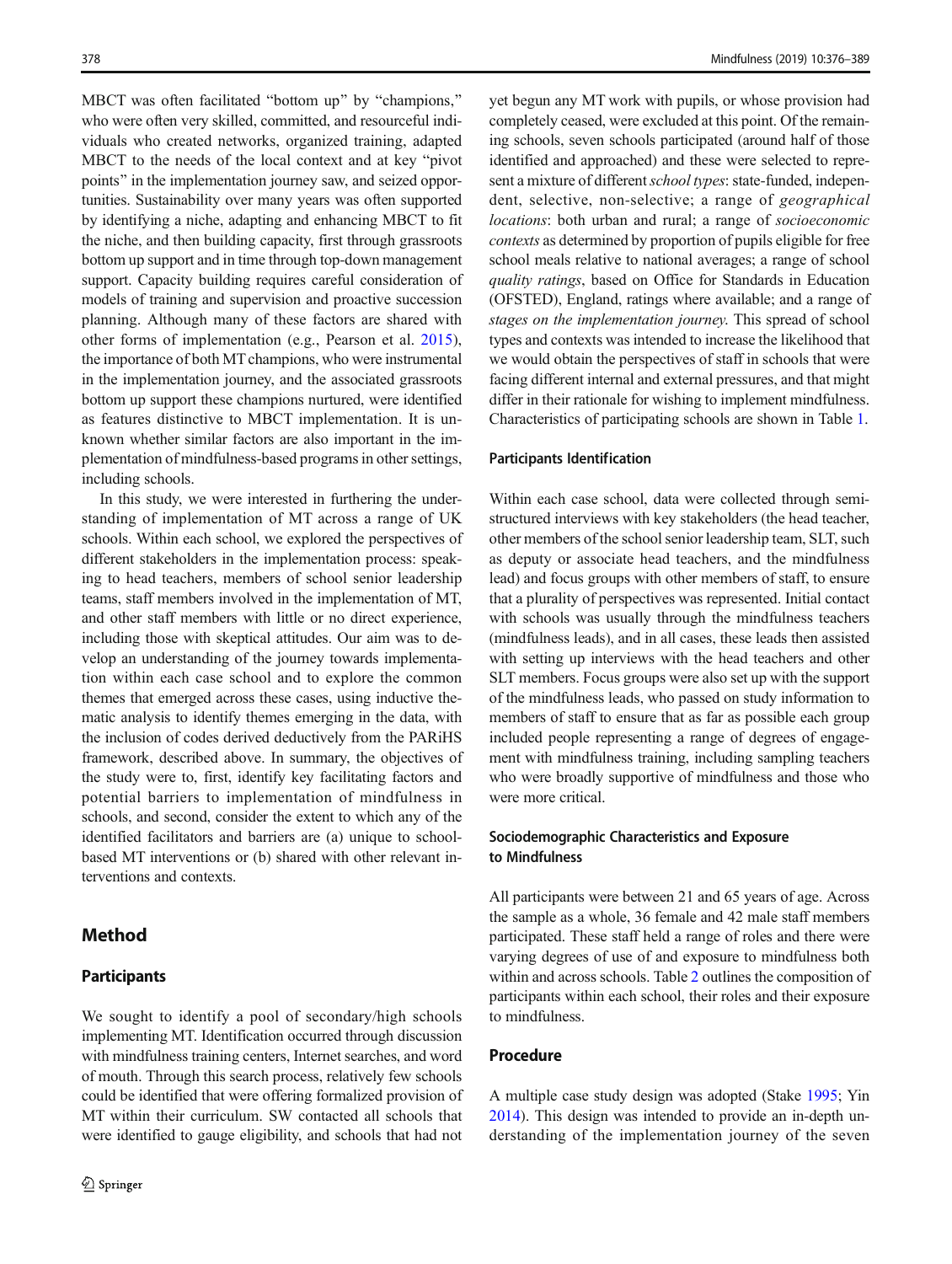<span id="page-3-0"></span>

|                     | Table 1 School sociodemographic characteristics, number of staff in study, and duration of MT implementation within each school |                         |       |                                    |                            |               |                                                                                                                                         |                                           |
|---------------------|---------------------------------------------------------------------------------------------------------------------------------|-------------------------|-------|------------------------------------|----------------------------|---------------|-----------------------------------------------------------------------------------------------------------------------------------------|-------------------------------------------|
| pseudonym<br>School | School type                                                                                                                     | Location within England |       | School size Quality rating         | at 16                      |               | as additional language staff in study implementation<br>Pupil attainment Pupil deprivation Pupils w/ English                            | Number of Duration of MT<br>within school |
| Meadow              | State-Funded Academy Rural Southwest                                                                                            |                         | Large | $_{\rm Good}$                      | Average                    | Below Average | <b>Below Average</b>                                                                                                                    | 3.5 years                                 |
| Park                | State-Funded Academy Urban Southeast                                                                                            |                         | Small | Requires improvement Not Available |                            | Above Average | Above average                                                                                                                           | 2 years                                   |
| Lake                | Independent                                                                                                                     | Urban Midlands          | Small | n/a                                | Above Average Not reported |               | Not Reported                                                                                                                            | $\sim$ 1 year                             |
| Fields              | Independent                                                                                                                     | Urban South             | Large | n/a                                | Above average Not Reported |               | Not Reported                                                                                                                            | 8 years                                   |
| Leafy               | Independent                                                                                                                     | Suburban Southeast      | Small | n/a                                | Above average              | Not Reported  | Not Reported                                                                                                                            | 8 years                                   |
| Garden              | State-Funded Selective Suburban Northwest                                                                                       |                         | Large | Outstanding                        | Above average              | Below average | Below average                                                                                                                           | Several years, patchy                     |
| River               | State-Funded Academy Urban Midlands                                                                                             |                         | Small | Good                               | Below average              | Above average | Above average                                                                                                                           | Several years, patchy                     |
|                     |                                                                                                                                 |                         |       |                                    |                            |               |                                                                                                                                         |                                           |
|                     | The schools took part on the basis that they would be anonymized                                                                |                         |       |                                    |                            |               | and so are given pseudonyms throughout and school data are approximated to protect anonymity. School size is small if under 1000 pupils |                                           |

The schools took part on the basis that they would be anonymized and so are given pseudonyms throughout and school data are approximated to protect anonymity. School size is small if under 1000 pupils and large if over 1000 pupils. School inspection ratings for state schools were obtained from the Office for Standards in Education (OFSTED), independent schools are not rated by OFSTED so quality data and large if over 1000 pupils. School inspection ratings for state schools were obtained from the Office for Standards in Education (OFSTED), independent schools are not rated by OFSTED so quality data is not available for these schools. Free school meal eligibility is assessed according to proportion percentage eligible for free school meals within previous 6 years and compared against the national average. performance indicators for qualifications taken at age 16 and compared with the same-year national average. Percentage of pupils with English as additional language Attainment is assessed against national performance indicators for qualifications taken at age 16 and compared with the same-year national average. Percentage of pupils with English as additional language is not available for these schools. Free school meal eligibility is assessed according to proportion percentage eligible for free school meals within previous 6 years and compared against the national average. is compared to the same-year national average is compared to the same-year national average Attainment is assessed against national

secondary schools. In each case, the data collection included individual semi-structured interviews with key stakeholders in the implementation process (the school mindfulness lead who was the teacher taking responsibility for mindfulness delivery in the school and members of the SLT) and focus groups with members of the wider teacher population to provide multistakeholder insights into the implementation of MT in each case school and a space for debate, discussion, and disagreement about MT in schools. Neither mindfulness leads nor head teachers were present in the focus groups, to allow participants to speak freely. Interviews and focus groups took place on site in each school and were undertaken and facilitated by members of the research team (SW, AS, and LT). In all cases, the mindfulness lead was interviewed, excluding River, where a particular mindfulness lead could not be identified and Leafy, where the mindfulness lead supported the research and provided information informally but was not formally interviewed. One focus group was held at each school apart from Leafy where three focus groups were held due to a larger number of participants.

The study protocol was reviewed by the University of Oxford Ethics Committee (MS-IDREC-C1–2015-063). The research was conducted in accordance with the ethical framework produced by the British Educational Research Association (BERA [2011](#page-12-0)). Information sheets about the research were distributed to participants in advance of fieldwork visits and consent forms were signed either before or at the beginning of data collection sessions. Case study schools and individual participants have been anonymized and where direct quotations have been presented, identifying information has been removed, to maintain the anonymity of participants and schools.

# Measures

Separate topic guides (included in Appendices [1](#page-11-0) and [2\)](#page-11-0) were used in interviews and focus groups and examined: why and how MT was introduced; its perceived benefits/costs; approaches to implementation at different stages of preparation and sustainability; barriers and facilitators of implementation, both those experienced and those anticipated; and perspectives on what resources might support schools in implementing MT. The interviews enabled in-depth exploration of these issues, while the focus groups, with a broader array of participants, allowed multiple views to be explored simultaneously, further stimulating discussion and enabling a plurality of perspectives to be sampled through exploration of group discussion. All interviews and focus groups were audiorecorded and transcribed. Background information was gathered from publicly available documents and other sources such as school websites, and field notes were systematically taken by the team as they researched the schools during the case selection process, undertook site visits, and conducted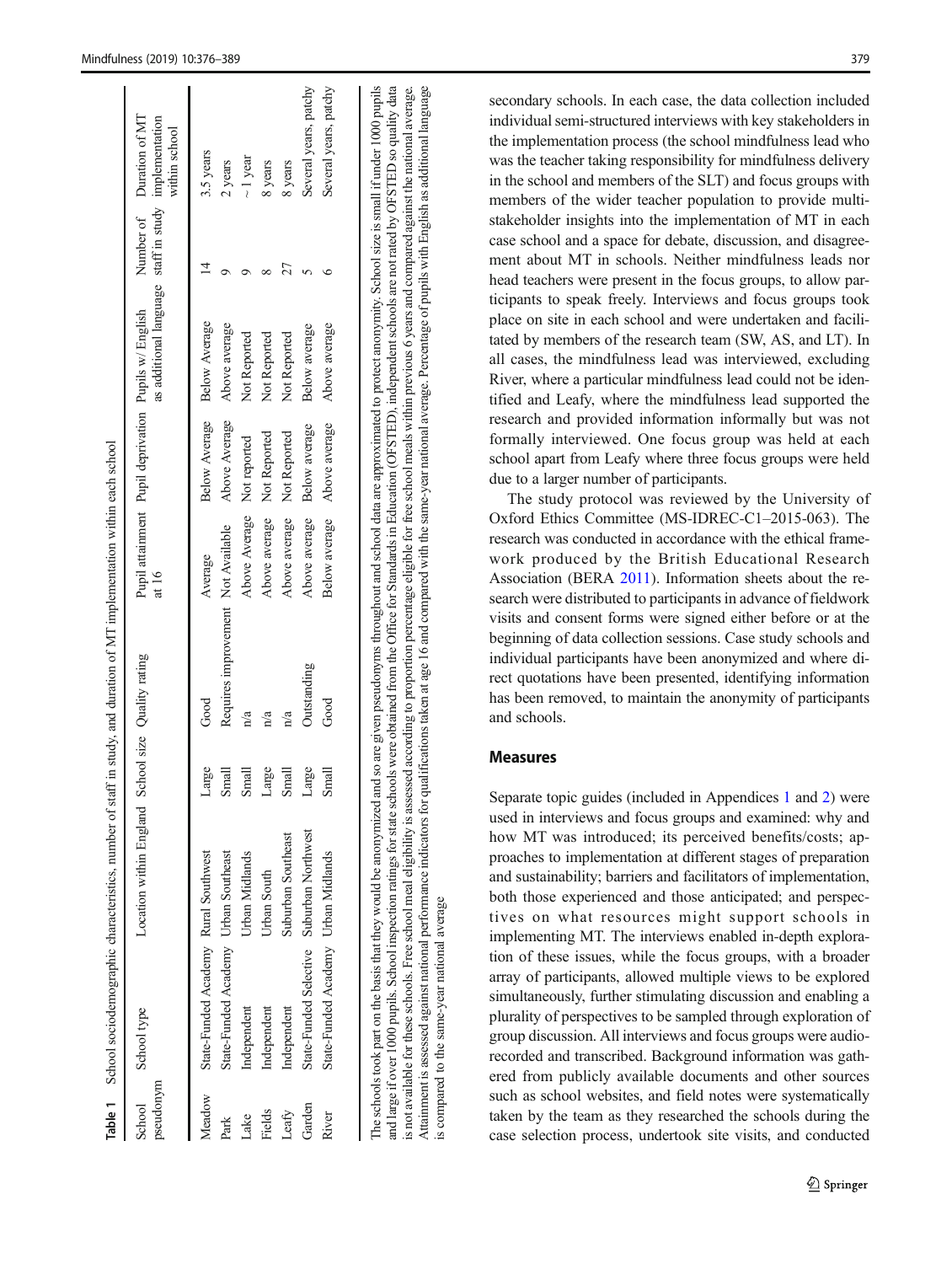<span id="page-4-0"></span>

| School<br>pseudonym (gender) | Participating staff                 | School role of interviewees (I) and focus group<br>members                                                                                                                                                                                                           | Participant experience of mindfulness and teaching MT<br>in schools                                                                                                                                                                                                                                                                                                                                                                                                                                                                                                                                                       |
|------------------------------|-------------------------------------|----------------------------------------------------------------------------------------------------------------------------------------------------------------------------------------------------------------------------------------------------------------------|---------------------------------------------------------------------------------------------------------------------------------------------------------------------------------------------------------------------------------------------------------------------------------------------------------------------------------------------------------------------------------------------------------------------------------------------------------------------------------------------------------------------------------------------------------------------------------------------------------------------------|
| Meadow                       | 14 (seven male, seven<br>female)    | Head teacher (I), two deputy head teachers (I), the<br>mindfulness lead (I), and a Special Educational<br>Needs Coordinator (SENCO) (I)<br>Focus groups included staff who taught across a range<br>of subjects in arts, sciences and humanities                     | Four members of staff had no personal experience of<br>mindfulness and at least two were actively skeptical.<br>One member of staff had done a personal 8-week<br>mindfulness course but had not continued to engage<br>actively with mindfulness within the school. The<br>remaining nine participants had done a personal<br>8-week mindfulness course and then continued to<br>use mindfulness in their personal and professional<br>lives, including informing their interactions with<br>students. However, at the time of the research only<br>the mindfulness lead was formally delivering MT<br>within the school |
| Park                         | Nine (two male, seven<br>female)    | Head teacher (I), two deputy head teachers (I) and<br>mindfulness lead (I)<br>Focus groups comprised members of staff who held a<br>range of teaching and pastoral support roles within<br>the school                                                                | All of the staff had attended and introduction to<br>mindfulness session and five had done a personal<br>8-week mindfulness course. The mindfulness lead<br>was teaching mindfulness to pupils, parents and staff<br>in the school. One other member of staff was trained<br>to deliver MT to pupils but was not doing so at the<br>time of this research                                                                                                                                                                                                                                                                 |
| Lake                         | Nine (all female)                   | Head teacher (I), two mindfulness leads (I)<br>The focus group included staff teaching a range of<br>subjects including humanities, sciences and physical<br>education as well as members of pastoral staff                                                          | The two mindfulness leads were trained to teach MT to<br>pupils. The remaining staff had little exposure to MT<br>and had not done personal mindfulness training                                                                                                                                                                                                                                                                                                                                                                                                                                                          |
| Fields                       | Eight (all male)                    | Head teacher (I), mindfulness lead (I)<br>The focus group included staff teaching across the<br>humanities, sciences and physical education                                                                                                                          | All members of staff had some exposure to<br>mindfulness through the school culture, all had<br>observed mindfulness practices being taught within<br>the school and a large proportion of overall teaching<br>staff had either done personal 8-week mindfulness<br>course or a taster session. The mindfulness lead and<br>one other member of staff were trained and currently<br>teaching MT to pupils at the school                                                                                                                                                                                                   |
| Leafy                        |                                     | 27 (20 males, 7 females) Head teacher (I), three members of the Senior<br>Leadership Team (I)<br>Focus groups included three members of pastoral staff,<br>two members of support staff and a range of<br>teaching staff across the sciences, arts and<br>humanities | 10 staff members had completed a personal 8-week<br>mindfulness course, one had observed a pupil<br>course, one had a personal meditation practice and<br>another attended voluntary drop-in sessions within<br>the school. Two had taught MT to pupils within the<br>school. The majority had some exposure to<br>mindfulness practices as part of the school culture                                                                                                                                                                                                                                                    |
| Garden                       | Five (two males, three<br>females)  | Head teacher (I), mindfulness lead (I)<br>The focus group included three members of staff who<br>taught across a range of curriculum areas                                                                                                                           | The mindfulness lead, and one other teacher had<br>trained to deliver the MT curriculum. Levels of<br>exposure to mindfulness amongst the other three<br>teachers were unclear                                                                                                                                                                                                                                                                                                                                                                                                                                            |
| River                        | Six (three males, three<br>females) | Head teacher (I)<br>Focus groups included teachers across a range of<br>curriculum areas                                                                                                                                                                             | Two participants had undertaken some personal<br>mindfulness training and were teaching mindfulness<br>skills as part of the school curriculum, having<br>adapted some published resources. The other four<br>participants had not completed a mindfulness course<br>and did not teach mindfulness in the school                                                                                                                                                                                                                                                                                                          |

The schools took part on the basis that they would be anonymized and so are given pseudonyms throughout. Information about participant roles within schools and mindfulness experience is summarized to provide an overview of the characteristics of participants within each focus group, without including information that might be identifying

interviews and focus groups. This additional data source provided valuable contextual information for each case and was therefore included in the analysis to aid interpretation of the data provided directly by interviewees and focus group participants.

#### Data Analyses

Thematic analysis was used to identify and explore key patterns relevant to the research aims (Braun and Clarke [2006\)](#page-12-0). The four data sources, interview transcripts, focus group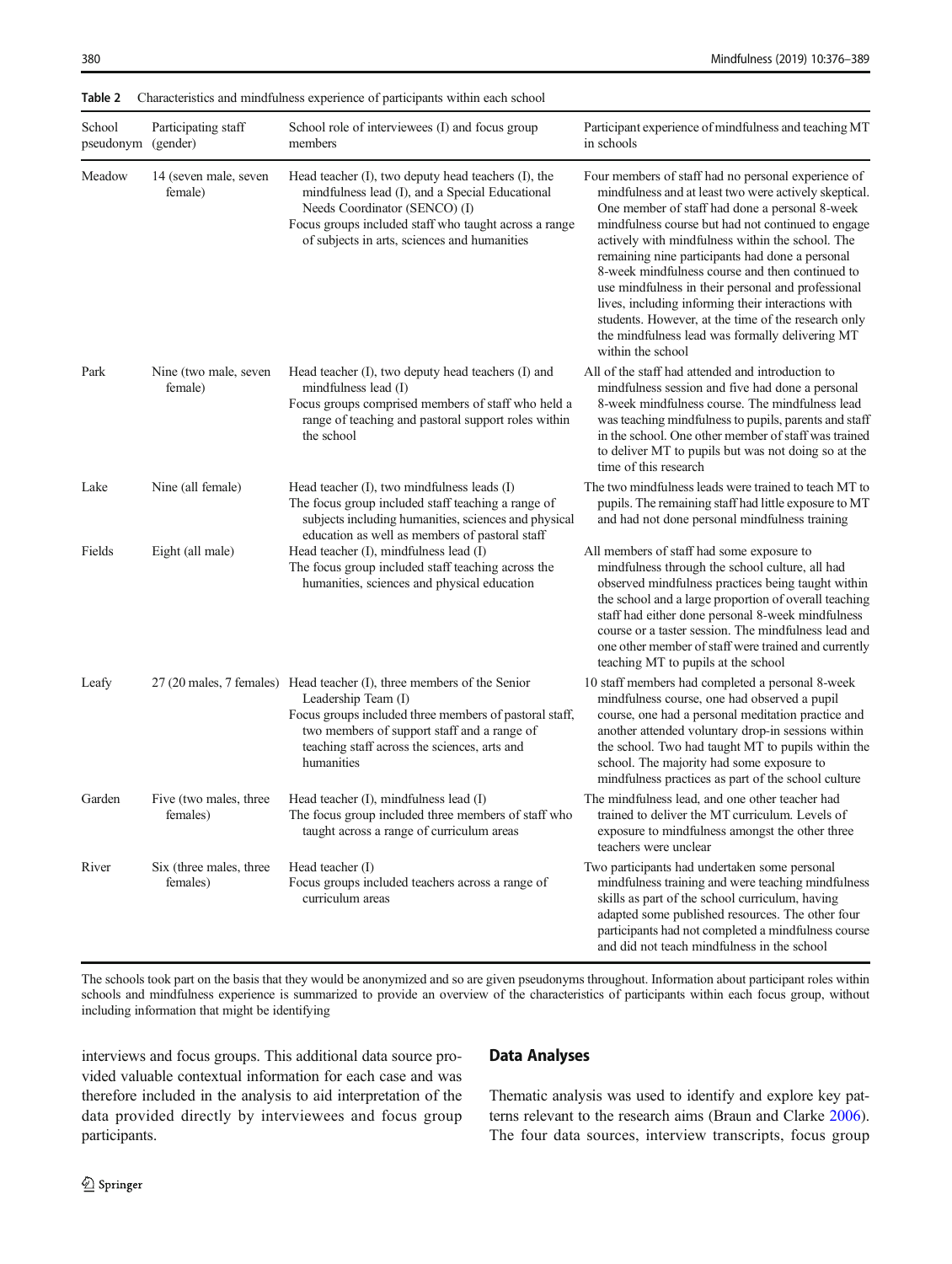transcripts, background materials, and field notes, were analyzed together. Field notes and background materials were used to provide a broader context within which the interview and focus group transcripts could be interpreted. Data from each case study were analyzed separately to ensure an indepth understanding of the cases was established before cross-case analysis took place. This approach enabled the researchers to examine the perspectives of stakeholders in the implementation journey across a range of different school contexts in the UK with cross-case analysis allowing for the identification of common facilitators and barriers across these different schools.

Thematic analysis was structured by six key phases: becoming familiar with the data, generating initial codes by annotating transcripts, searching for themes, reviewing themes, defining and naming themes, and producing an analytical report (Braun and Clarke [2006\)](#page-12-0). This process was primarily conducted by SW, who has extensive training and experience. However, codes and themes were validated through crosscoding by two additional researchers, AS and WK (Saldaña [2012;](#page-13-0) Sandelowski and Barroso [2007](#page-13-0)). This analysis was undertaken concurrently but interdependently with the three team members meeting at fortnightly intervals to discuss the process.

Initial codes were developed inductively, emerging from the data on a case by case basis. These were then cross referenced with codes derived deductively using the PARiHS explanatory framework as a heuristic device, reflecting the significance of evidence for the benefits of mindfulness, the importance of context, and the process of facilitation. Codes were grouped to identify subthemes, inter-theme relationships were examined, and convergences and divergences explored. This led to the development of four meta-themes, referred to here as the four key cornerstones: the people involved in mindfulness, the resources made available for mindfulness, the implementation journey, and perceptions of mindfulness. These emerged through cross-case analysis and the combination of both inductive and deductive codes and higher level patterns (Miles et al. [2014](#page-13-0)). Member checking (Lincoln and Guba [1985\)](#page-12-0) then took place through a focus group to which key stakeholders from across the seven schools were invited, alongside a number of other individuals involved in the implementation of mindfulness in schools in the UK. At this focus group, participants were invited to comment on the findings and themes that emerged after the initial analysis at the aforementioned focus group meeting with the research team.

Every effort was made to ensure the study was undertaken with appropriate rigor. Tracy's ([2010](#page-13-0)) eight criteria for "excellent qualitative research" (selection of a worthy topic, rich rigor, sincerity, credibility, resonance, significant contribution, ethical conduct, and meaningful coherence) and Lincoln and Guba's ([1985](#page-12-0)) criteria for rigor in qualitative research (credibility, transferability, dependability, confirmability) were used to shape the design and analysis of the study. Particular emphasis was placed on ensuring the reliability and credibility of the findings through multi-stakeholder research participation, member checking the initial analysis and findings, and through independent coding by multiple researchers.

# **Results**

#### Main Findings

The schools in the study differed from one another in a number of ways: how efforts to implement mindfulness had progressed, the stage of implementation reached, and the way in which mindfulness was being used in the schools. All schools had introduced and delivered the Mindfulness in Schools Project '.b' program ([https://mindfulnessinschools.](https://mindfulnessinschools.org/what-is-b/b-curriculum) [org/what-is-b/b-curriculum/](https://mindfulnessinschools.org/what-is-b/b-curriculum)) or derivatives thereof, in their curricula. This is a highly structured program intended primarily for delivery by specifically trained teachers, to whole school classes, with teachers required to complete an 8-week personal mindfulness course, have a period of 6 months personal mindfulness practice, and then attend a 4 day syllabus training prior to delivery to pupils. At the time of the fieldwork, the way the program was being implemented varied from school to school. Two of the schools were delivering the MT program with a high degree of fidelity, whereas others had made significant adaptations. For example, mindfulness was not always delivered in curriculum time, but in more than one school was provided through drop-in sessions or sessions for target groups of pupils, with particular needs. One of the schools had modified an available mindfulness program and the teachers were using it without having had formal training. Despite these differences, analysis of metathemes allowed for the development of a broader understanding of those factors that facilitate or are barriers to the implementation of MT in school settings.

The four meta-themes identified by the research, people, journey, resources, and perceptions, crossed all case studies and contained both differences and similarities between schools at the subtheme level. For example, within the perceptions meta-theme, key subthemes included "involving teachers and communicating about mindfulness", "using shared language", "emphasizing what mindfulness is not," and "recognizing benefits of mindfulness for staff, students and parents." In some schools with established MT, there was evidence of the use of a collective language to refer to mindfulness, which was shared by staff and pupils. In contrast in other schools with less established MT, this shared language and understanding was not observed. Likewise, for the resources meta-theme, key subthemes included "finding"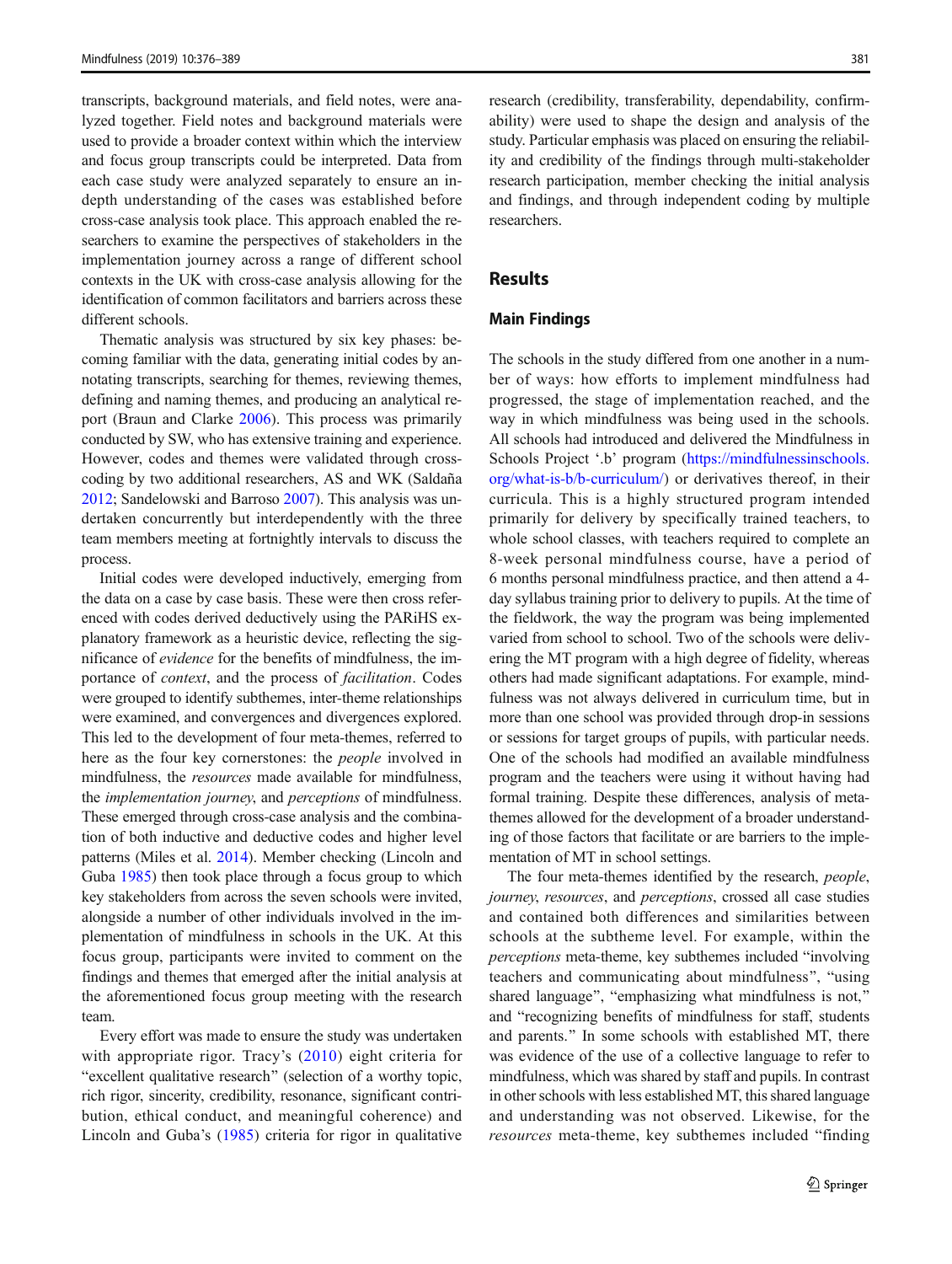curriculum space," "allowing time for mindfulness to embed," and "funding staff, staff training and resources." In many schools, negotiating and sustaining curriculum time for MT was a challenge. However, the challenges imposed by the limited availability of material resources and funding for training and staff were more apparent in schools that were facing budgetary constraints. All schools could be conceptualized as on a journey towards implementation of MT, in which people played a key role both in facilitating or hindering implementation. However, the nature of this journey was individual to each school, and highly dependent on the issues captured by the other meta-themes.

Below, we describe the four meta-themes that emerged from the cross-case analysis of all seven schools, and which appeared to reflect cornerstones of successful implementation. We then discuss how these meta-themes were expressed differently across participants and schools.

#### People

Within each school, key people were identified as instrumental to implementation, either through their skillful facilitation and specialist training in mindfulness teaching (typically mindfulness leads) or their position of influence within the school (typically head teachers and members of the SLT). In each school, the mindfulness lead, who was often a dedicated, committed, and enthusiastic individual (or more than one individual) was key, and implementation had faltered in the only school in the study that did not have a mindfulness lead. Additionally, having a supportive or at least not obstructive head teacher and senior leadership team underpinned effective implementation. "Your starting point is you have to have a champion. I think it depends on having somebody there who is constantly or regularly advocating its strength and is prepared to champion it" (Leafy, SLT). This was echoed in other settings: "I think the big thing is having a good person to deliver it^ (Lake, Focus Group). Similarly, the importance of having support from senior leadership to enable implementation was regarded as essential:

I think from having your SLT on board you get training, you get time, you get people, you build your network because you're allowed to go on days and meet people or whatever. But you're only going to get SLT on board if you've got your evidence and your data and then only once you've got SLT and all that stuff going on, the attitude and the ethos. (Garden, Focus Group)

Even if SLT members were not actively supportive, a lack of active obstruction was important: "So SLT support, if not

active, at least, you know, you have to have that because if there is a block you haven't got a hope, so I suppose that's a milestone" (Leafy, Focus Group).

One major challenge identified through our fieldwork was the fact that turnover of staff and changes in leadership within a school could result in a rapid loss of mindfulness expertise and capacity from one year to the next. For example at Garden, a number of key staff members with interest and expertise in MT, including a previous head teacher, had left the school, while at River, the member of staff who had been formally trained to deliver the MT program and had initially introduced MT to the school had left, resulting in two untrained staff members taking forward less formalized delivery of MT with substantial inclusions and adaptations. Implementation relied heavily, at least in its initial stages, on the energy, enthusiasm, and vision of mindfulness "champions" within the schools, and the departure of these champions threatened ongoing provision.

Talking about the problems arising from the departure of trained staff, one of the participants said:

One of the challenges is that if the leading members of staff, and there are not that many at the moment, decide to go elsewhere, and if we lost key figures in the school that are teaching at the moment, could we lose it? (Fields, Focus Group)

Respondents also expressed concern about the qualifications held by teachers of MT and raised issues related to safeguarding and the quality of prior training: "So it would worry me if I thought people were going on a one day inset course and then teaching mindfulness" (Fields, SLT). Another said:

So my reservations would just be about people teaching it, that they are qualified and indeed that the support structures are in place that if pupils had a negative reaction they would know how to, you know, how to help. (Leafy, SLT)

Although staff turnover is likely to affect implementation of many types of school-based programs, the relatively high-cost and time-intensive training required to deliver most school-based mindfulness programs, combined with the relative scarcity of trained teachers, means that staff turnover creates greater challenges for sustainable implementation than might be the case for other programs such as literacy interventions that do not require extensive additional teacher skill acquisition.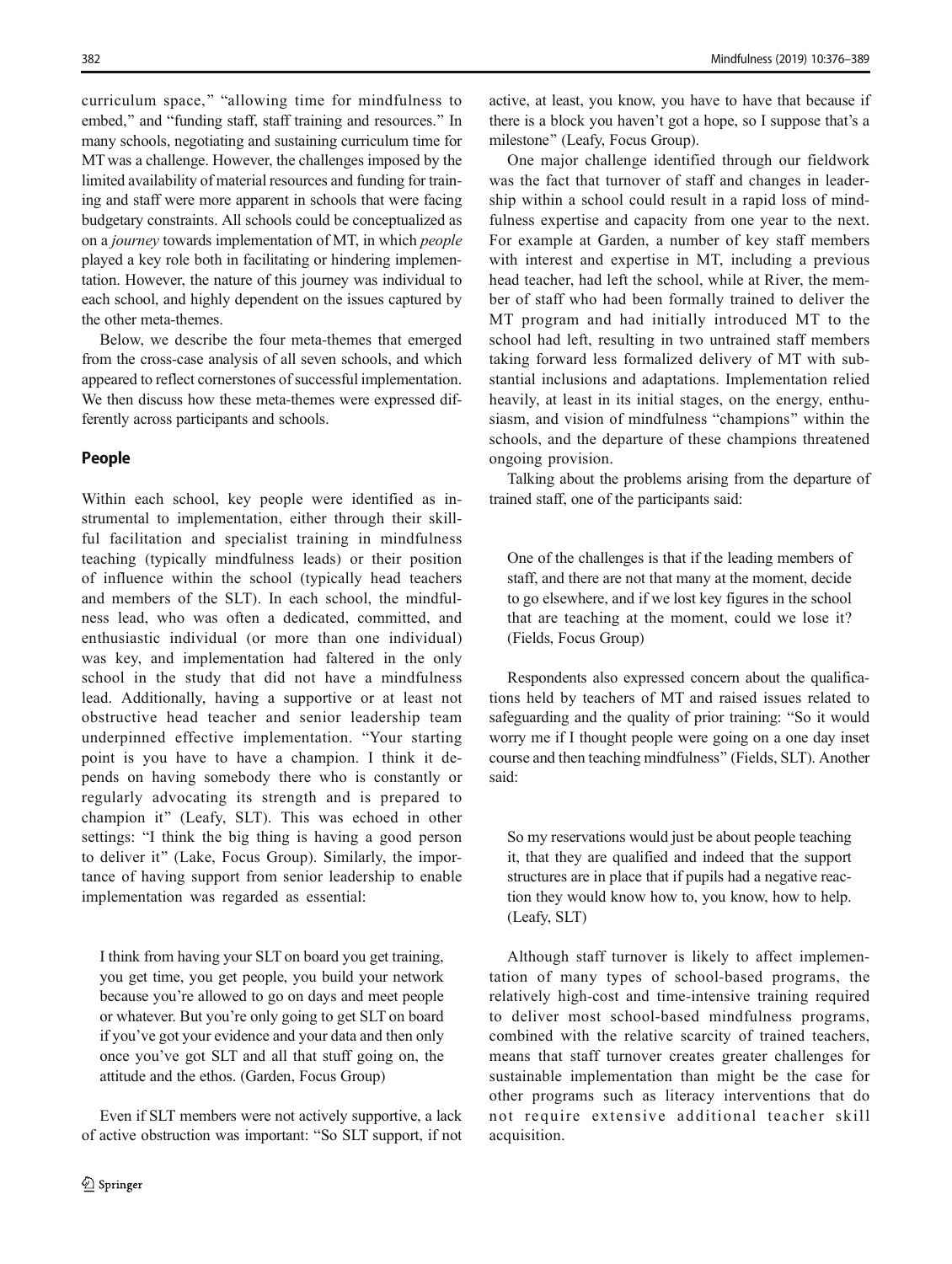#### Resources

A second key theme that emerged from the analysis was the importance of appropriate resource allocation to support implementation of MT in schools. Allowing sufficient space on the curriculum, and sufficient time for MT to embed within the school, was a key and was a perceived as linked to the need for a specific commitment to MT within the school, which echoes the findings related to the importance of *people*, described above. A participant in one school that had been implementing MT for a number of years, said, "another powerful lesson for us, which we always articulate to our colleagues, is if you're going to do this you've got to resource it properly, and understand there is a commitment required there" (Fields, SLT).

The allocation of sufficient time and financial resources for training staff in the program, and then supporting their role in an ongoing way, posed significant challenges to effective and sustained implementation in a number of schools. A context of the intensifying accountability, and the demands on schools to raise standards in key curriculum areas and respond rapidly to policy changes, militated against the implementation of MT. This was largely due to the pressures placed on schools in terms of budget, staff time, and curriculum flexibility: "We've got 1,600 children to put through an eight-week timetable, and I'm not sure that we have got the capacity to do that for every child" (Meadow, SLT). Another said:

We have five inset days a year, there are huge demands on those for everybody, for increasing literacy, for numeracy, for supporting students with learning difficulties. There are new GCSEs, new A-Levels being introduced simultaneously, the demand on teachers' time is phenomenal. (Meadow, SLT)

Other respondents raised the impact of limited financial resources and staff time. One said "but it's the cost of getting a teacher certificated that is a barrier, without a doubt. Particularly in times of budget constraint" (Park, SLT), with another adding "but it's the amount of time as well as the expense, as well as the cost of the course itself^ (Park, SLT). Indeed, although theoretically MT might be regarded as particularly beneficial for students and staff in poorly performing schools, due to its potential impact on staff and student wellbeing and self-regulation, participants in this study felt that implementation would be extremely difficult in such circumstances and potentially unlikely to succeed.

#### **Journey**

to the time of the research. Schools described different types of implementation journey and where implementation had progressed, participants described involving teachers in the process, sharing experiences of mindfulness in schools, communicating with colleagues and also cooperating with other schools. Several mentioned the distinction between MT as a discrete timetabled subject and MT as an element present within the broader ethos and culture of the school. In some schools, implementation had gradually resulted in MT becoming more embedded within the school over time, whereas others described how initial enthusiasm and interest had diminished over time, weakening or almost eliminating provision of MT within the school.

So it's really embedded and there's a common vocabulary between pupils and staff because so many members of staff have done it. It's something that the pupils know they do and it's something that they can hear their older peers talking about and it's something that has a real currency in the school. So I think it really is sustainable in its current model. (Fields, Mindfulness Lead)

Originally when I started it was very much becoming embedded, it was in most years, most teachers were talking about it. Now it's sort of, as with most things, I think it's deflated a little and that's partly because we aren't publicizing it. But it's that kind of you do need to be mindful but also push it, it's almost to sell it, the concept. (Garden, Mindfulness Lead)

In some schools, diminishing enthusiasm resulted from departure of a key person or key people who had been actively involved in promoting MT within the school, which highlights the relationship between the two cornerstones of people and journey. In other schools, challenges concerning how to increase the status of mindfulness in school, particularly concerning staff involvement were raised. For example:

Yes, I think the main one is: How do you get your staff on board? And, do you allow it to grow through champions, and people who pilot it, and want to be enthusiasts, and do you allow it to have a partial existence in the school, and is it okay to do that? (River, SLT)

It's a case of, you don't necessarily get whole-staff buyin, because of the fads. They've got faculty buy-in, and it's working really well, there might be something else that comes in, and will mindfulness go, I don't know, is my honest answer. I think, with the current model, it's plateaued, is my critical sense. (River, SLT)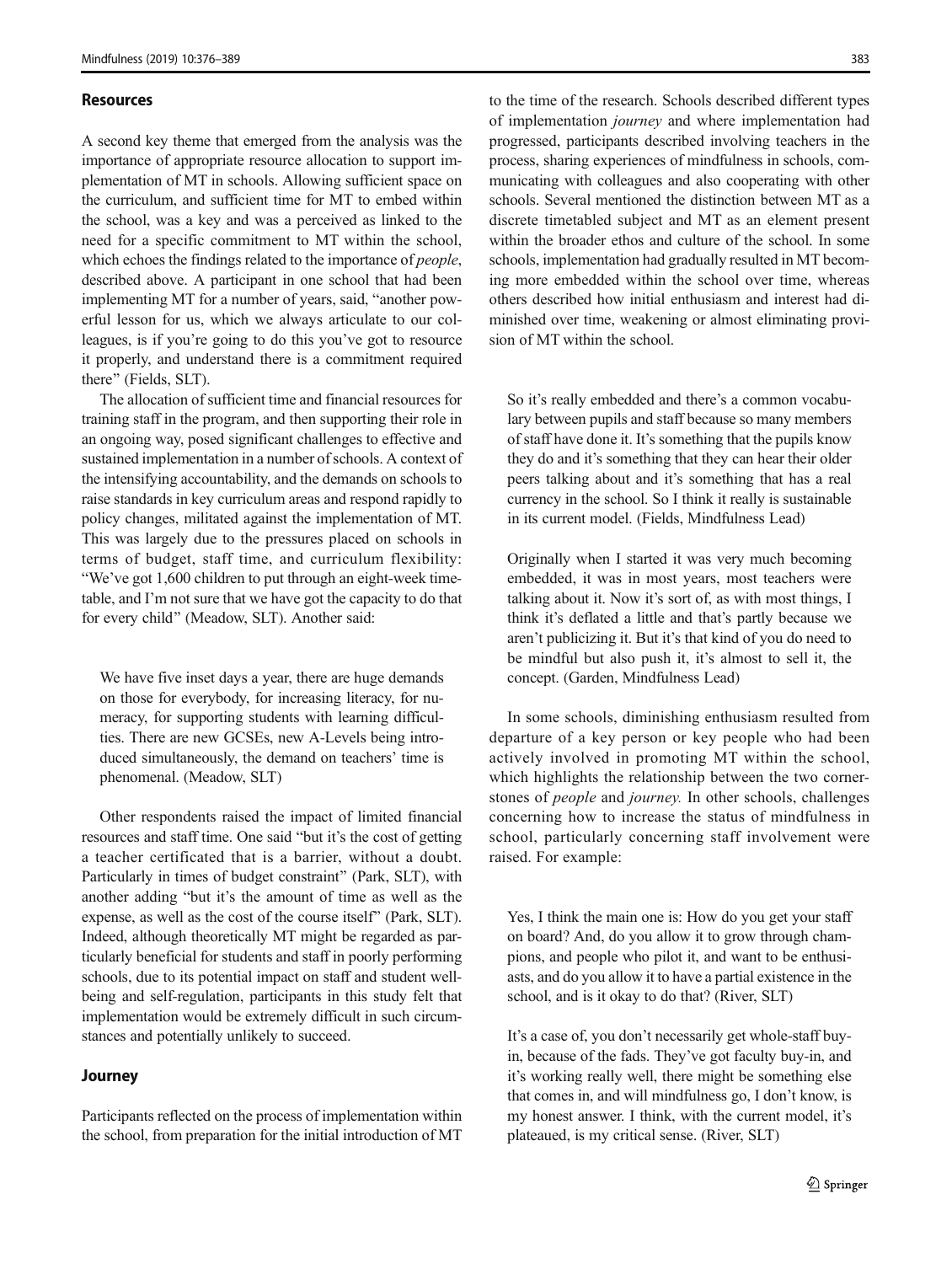The shift from mindfulness as a niche activity at a school to a curricular element and embedded feature of the school culture requires ongoing momentum and commitment. In some schools, respondents identified that there had been changes to the way in which mindfulness was perceived within the school and these perceptions were linked to the journey towards MT taken by the schools.

There were no challenges in the sense that people were quite open to doing it. As a bolt-on, that's easy, to find a meeting slot is easy. So that initial momentum wasn't difficult, I don't think. The problem comes, for me, about how you genuinely make it part of the curriculum, for both students and for staff, when there is increasing pressure. (Meadow, SLT)

#### **Perceptions**

The final meta-theme related to *perceptions* of mindfulness within schools. Participants in one school described how, as implementation progressed, a shared language around MT had developed, that emphasized the collective nature of mindfulness, which could be used among staff and pupils and was valued within the school. Positive perceptions of mindfulness included the view that it was something that could benefit staff and student well-being and promote the "whole person" enhancing the mental health of young people as well as improving attainment. Implementation was also supported when there was a clear perception of what mindfulness was *not*, with participants talking about mindfulness not being Buddhism "by stealth," therapy, or requiring young people to confront pain and distress in an unsafe way.

Although positive perceptions of MT clearly facilitated implementation, participants also raised questions about the differing and sometimes conflicting rationales for implementing mindfulness within schools, as well as some skepticism about the potential benefits of mindfulness, and the role of schools in addressing mental health and well-being more generally. Referring to the plurality of messages about mindfulness one of the participants said: "People are either ill-informed or they've got their own version of it. They don't like being told that doing something will help them^ (Lake, Mindfulness Lead). Others raised the issue of evidence: "I mean, you want something that's tangible, but I just can't work out what evidence exists, really, in terms of, what statistical research evidence exists that you can just go, right, I can pick that up and go.^ (River, Focus Group).

The 64,000-dollar question, of course, is, is this impacting on hard data. Is it actually impacting on the students' progress, and [I admit] I'm skeptical that you'll be able to produce direct evidence, because clearly, students' performance is based on a whole host of complex interrelated factors, and being able to separate one as being a key determinant (Meadow, SLT)

Another raised the issue of adverse effects which might arise as a result of teaching mindfulness in schools: "Are you actually forcing them to almost to come up with issues that cause them stress and, you know, ruminating and all that?^ (Leafy, Focus Group). While questions were also voiced about whether teaching mindfulness was a legitimate use of school time. "There's just a risk at the moment, with it moving forward, that this group becomes a caricature. You all sit around thinking about clearing your mind? That sounds fun. Why don't you teach them something?^ (Park, SLT).

These findings mirror other research on the implementation of mindfulness in schools, that has also highlighted the potential impact of stereotypes and misperceptions on teacher buyin (e.g., Dariotis et al. [2017](#page-12-0)) and the broader suggestion of Durlak ([2015](#page-12-0), [2016\)](#page-12-0) that obtaining genuine buy-in from staff is a key component of successful implementation. It is likely that where widespread misperceptions of mindfulness exist within a school community, this would pose a serious threat to such buy-in and the likelihood of successful implementation.

#### **Discussion**

This study adopted a multiple case study design (Stake [1995;](#page-13-0) Yin [2014](#page-13-0)), with the aim of providing an in-depth understanding of barriers and facilitators to the implementation of MT across seven secondary schools at different stages of their implementation journey. The four cornerstones of implementation of MT in schools, which arose as discrete meta-themes within the analysis, were nevertheless closely linked, with significant interplay between them. Some of the meta-themes, for example those referring to the journey towards implementation and the role of key people in the implementation process, emerged more strongly in individual interviews with those in senior school leadership positions or instrumental in the introduction of mindfulness within their school. In contrast, discussions of perceptions of mindfulness came out more strongly in focus groups, where a plurality of perspectives were deliberately included to stimulate discussion. Issues related to resources were commonly raised in both individual interviews and focus groups.

The findings of our interviews and focus groups echo those of previous work on implementation of mental health promotion in schools. Many of the factors shown to be critical to successful implementation (Durlak [2002](#page-12-0); Durlak [2015;](#page-12-0) Durlak [2016\)](#page-12-0) were also evident in our work. The findings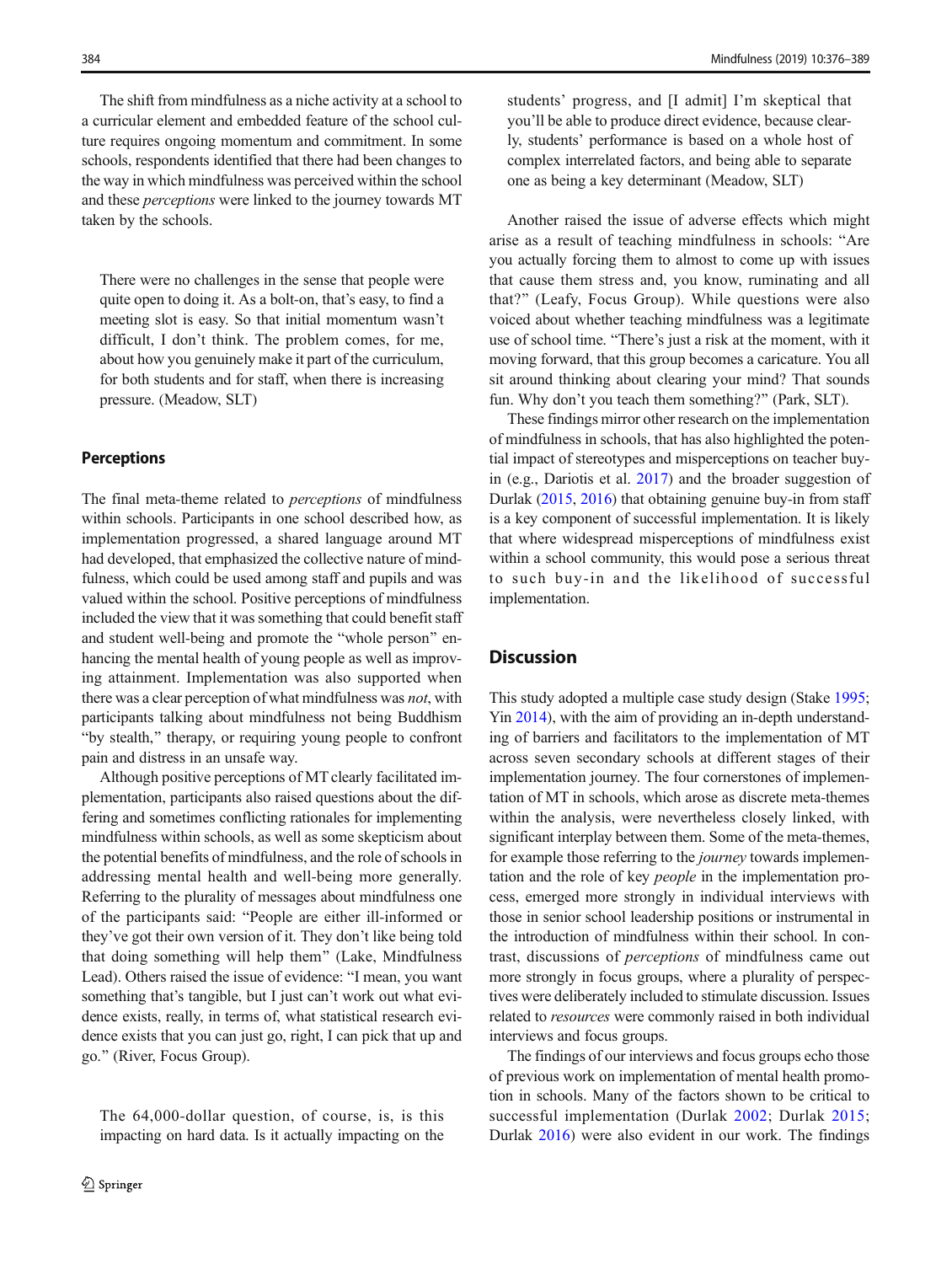regarding people, resources and journey were consistent with the factors which reviews of the implementation of mental health promotion programs have argued are essential (Cooper et al. [2015;](#page-12-0) Domitrovich et al. [2008](#page-12-0); Durlak [2015](#page-12-0); Durlak [2016;](#page-12-0) Durlak and DuPre [2008](#page-12-0); Fixsen et al. [2005](#page-12-0); Greenhalgh et al. [2005](#page-12-0)); particularly having a program champion, strong leadership, engagement of the school leadership team, the training of key school staff, the ability to access the requisite administrative and financial resources, and perceived need for the program from other staff members. Interestingly, systematic evaluation of MT provision was not observed in any of the schools studied. Since monitoring and evaluation are recognized as important elements of the journey towards sustainable implementation of mental health promotion interventions (e.g., Durlak [2015\)](#page-12-0), this appears to be an area in which schools might benefit from specific support. Such evaluation would ideally move beyond assessing pupil reported outcomes in the short term to following them longer term, as young people transition to further study, and the world of work and adulthood. Additionally, it would ideally include monitoring the fidelity with which programs are delivered (e.g., Feagans Gould et al. [2016](#page-12-0)) in order to identify ways to build on provision and enhance impact within each particular school context.

The study also sought to explore the extent to which facilitators and barriers to implementation of MT in schools were similar to those identified in a study of implementation of MBCT within the UK health service, which had drawn on the PARiHS framework and its key elements: evidence, context, and facilitation. Subthemes relevant to each of these PARiHS elements were identified and fell across the four meta-themes, or cornerstones of implementation, in the current study. The first element, evidence, was mentioned by a number of participants, and fell largely within the perceptions meta-theme, although it was also relevant to the resources metatheme, where evidence was seen as something that might leverage greater resources to support MT. A number of teachers referred to the current lack of research evidence for mindfulness in school settings and this appeared to pose a barrier to acceptance of mindfulness within some schools, or by some stakeholders. Evidence of a more informal, anecdotal and practice-based type, as well as evidence internal to each school, also played a role, but a number of participants commented on the potential usefulness of "hard data" on the benefits of mindfulness for young people. The perceived lack of a robust evidence base for the use of MT in schools was combined with a lack of clarity about MT's purposes and expected outcomes, and misperceptions of MT. These findings may reflect the wide range of claims made about the effects of MT, including spurious or exaggerated claims, the array of outcomes assessed in research studies to date (e.g., cognitive, emotional, behavioral, and social outcomes) and the broad range of ways that mindfulness training is claimed to be beneficial to young people. This lack of clarity is evident in the findings of a recent systematic review of studies of school-based mindfulness and yoga interventions, which showed that less than 10% had specified core program components or proposed logic models of change, linking intervention elements to anticipated outcomes (Feagans Gould et al. [2016](#page-12-0)).

Data from the interviews and focus groups suggested that contextual factors were the key to implementation. That is to say, where the context (setting, culture and resources) was supportive of MT, implementation progressed more effectively. Within the schools, these contextual factors fell partly within the people meta-theme, and included the support of at least one member of the SLT, and ideally the head teacher, as well as a good "fit" with the school ethos. In addition, SLT members, at the state-funded schools in particular, indicated that mindfulness could more easily be introduced if the school was doing well in terms of its attainment and behavior management. In more challenging circumstances, such as working to improve a low school quality rating, mindfulness was perceived by the majority of senior leaders interviewed to be something that would be less likely to be developed. For schools in these more challenging circumstances, context appeared to intersect with the *resources* meta-theme to determine the likelihood that time and funding might be allocated to MT rather than to other more areas perceived to be more pressing priorities.

Hindering contextual factors, mentioned at all the schools, included the pressures on the timetable and the need to justify the use of curriculum and school time for mindfulness (reflected in the resources meta-theme), seeing mindfulness as a "fad" and potentially one of many short-lived educational initiatives and the challenge of establishing who mindfulness is for (reflected in the perceptions meta-theme), with some schools moving from targeted to more widespread provision and others moving from more widespread provision to provision focused on particular groups seen as more likely to benefit. The current climate of accountability was also influential. Indeed, while context was reflected in the cornerstones of people, resources, and perceptions of mindfulness, the broader legislative and sociopolitical landscape in which schools operate and which influences their decision-making about how to allocate resources was also seen as relevant.

A number of key factors, which fell across all four cornerstones, were identified that potentially facilitated and expedited the implementation of mindfulness in schools, thereby leading to more sustainable implementation of mindfulness. Mirroring the findings of the ASPIRE study (Rycroft-Malone et al. [2017](#page-13-0)), the presence of a driven individual (the mindfulness lead) or a network led by such an individual was important in most/all schools. Implementers were not only committed, but very skilled in change management, using a range of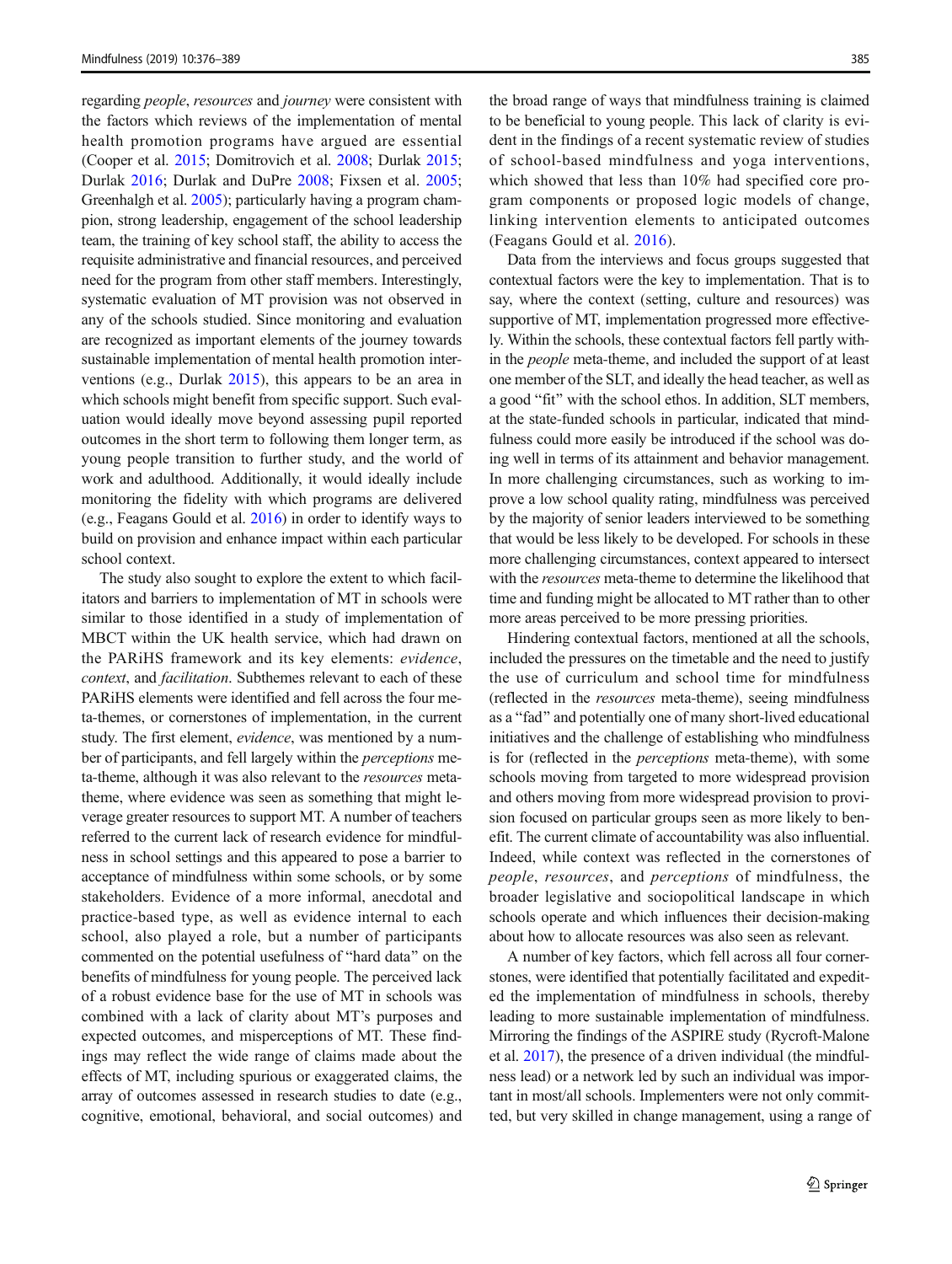strategies and activities tailored to match the context and audience. Creating curriculum space and having an ongoing SLT commitment to mindfulness, which had the potential to survive staff changes appeared to be important in schools where MT implementation had progressed. SLT support helped secure funding for ongoing training of staff and capacity building, rather than schools relying on just one pivotal mindfulness lead. Implementation appeared to be more effective where mindfulness was offered as a regular and constant presence alongside opportunities for staff to experience mindfulness. It was also facilitated where strategies existed for responding effectively to resistance from teachers and pupils, and there was cooperation with other schools, for example by communicating about how best to implement mindfulness and sharing training costs and venues.

Again, many of the factors highlighted above are common to the broader implementation of mental health promotion interventions in schools or to the implementation of mindfulness in healthcare settings. The ASPIRE findings demonstrated that while initial implementation was often driven by one or two champions in a bottom up way, over time top-down and properly resourced facilitation was required for sustainability (Rycroft-Malone et al. [2017](#page-13-0)). Gradually, service champions had developed networks at different levels of the health service and had enabled changes in perceptions, culture, and service ethos (Rycroft-Malone et al. [2017\)](#page-13-0). At two of the schools that had been offering MT for almost 10 years, such changes were also evident and were discussed by the head teachers during the interviews in very positive terms, with particular regard to the contribution of MT to the ethos of the schools. Finally, the ASPIRE study also identified "pivot" points," periods where implementation could either surge forwards or falter. These included staff arriving/leaving, changes in the policy landscape, and resources coming on/offline. All of these factors were also influential in the development of MT in schools. Being able to recognize these and capitalize on them appears to be the key to effective implementation and where all four cornerstones come into play together.

#### Limitations and Future Research

We adopted a case study design, drawing qualitative data from seven UK schools. While this approach has strengths in providing a rich understanding of the perceptions of stakeholders within different schools concerning the process of implementation of MT within their settings, it also has limitations. For example, although initial coding was checked by two additional team members, and initial findings were subject to member checking, there is still potential for interpretation of the data to be affected by the unconscious biases of the researchers involved. Further, because our selection of focus group members within schools was conducted through the

snowball technique, and involved the mindfulness lead, relationships with and/or perceptions of the mindfulness lead at the school could have affected other teachers' willingness to participate, and/or the nature of their participation. We did not quantify our findings and cannot therefore provide accurate estimations of the number of staff members within the participant pool who referenced particular themes or subthemes. However, because our focus groups were deliberately sampled to include a range of perspectives, such quantification would not necessarily provide an accurate picture of the distribution of opinions within the wider school communities from which participants were drawn. Rather our intention was to identify key themes relevant to understanding the journey towards implementation of MT in a range of UK schools.

An additional limitation concerns the fact that the proportion of schools currently engaging with mindfulness training in any systematic way in the UK is still low, and identification of such schools was challenging, restricting the sample of schools that could be included in the study. Ultimately, we included around half the schools that we were able to identify that had ongoing systematic provision of MT, and these schools reflected a broad range of school types. MT in UK schools is still in its early stages and follow-up research of our study schools would be valuable, to examine how initial findings concerning the school implementation context related to the later progression of the schools' implementation journeys. This is particularly the case because we included schools at very different stages in their implementation journey. While this has advantages, such as enabling us to access the perspectives of staff in schools that may be struggling to implement MT and may not ultimately develop and sustain MT provision, it also has limitations. In particular, some participants and schools may not yet have encountered, and thus may not be able to report upon, the full range of circumstances that support and hinder implementation. Finally, we did not gather qualitative data from parents and carers or young people within the schools and nor did we collect quantitative data on aspects of the implementation process. These additional perspectives would have added an enriching dimension to the work, and some will be addressed through our ongoing research.

Despite these limitations our study also has strengths. There is very little work exploring the implementation of MT in schools, despite the fact that it is recognized as an important focus for future development of the field. Our findings suggest that implementation of MT in schools is an ongoing, non-linear process, with a range of factors influencing the implementation journey in each school. However, despite these unique journeys, in every case, institutional resilience and patience are likely to be required to allow the initial introduction of MT to develop and grow into sustainable provision.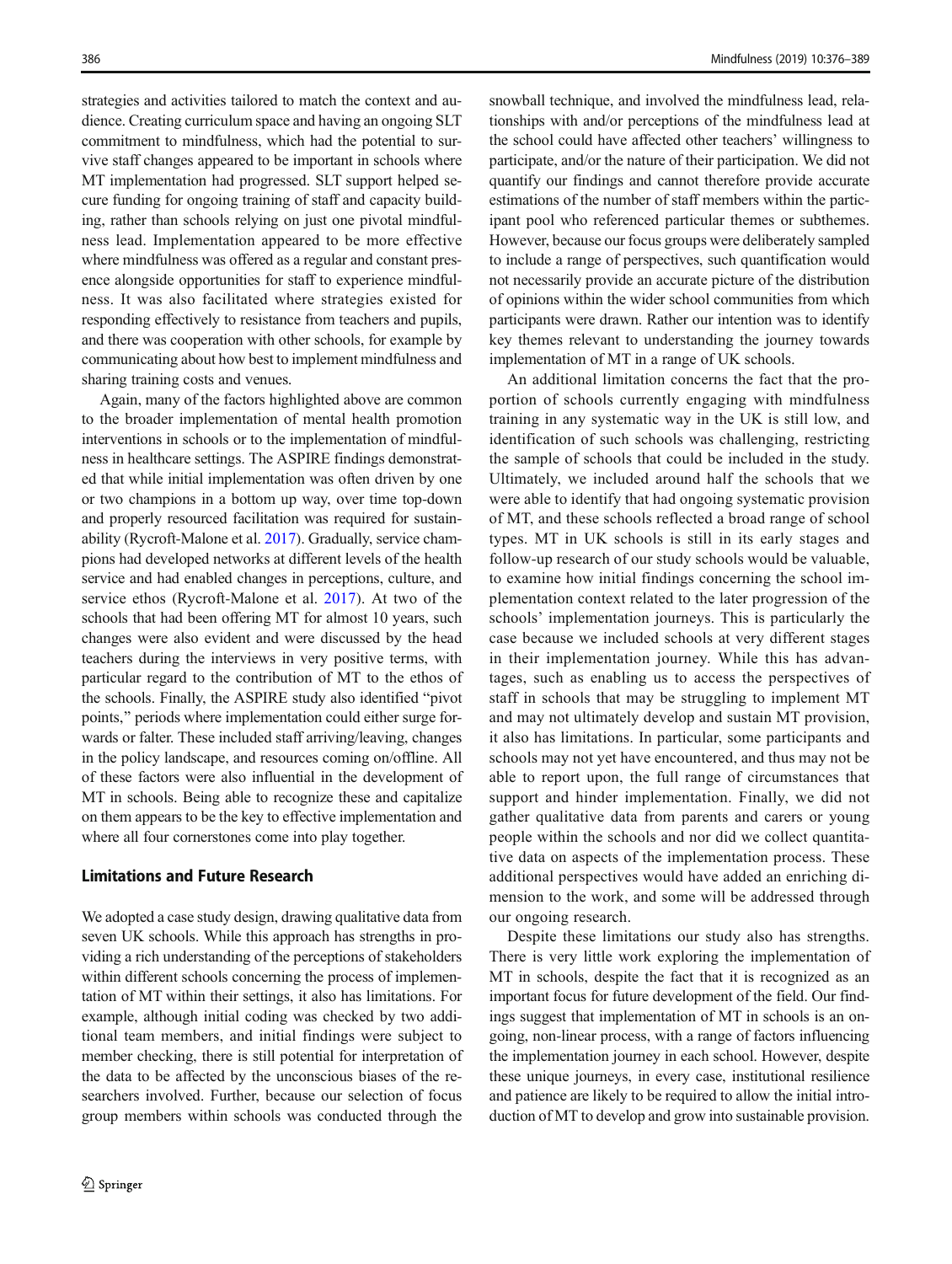<span id="page-11-0"></span>Acknowledgments We would like to thank Katie Fletcher, Daniel Brett, and Cleo Allan for administrative and research support and all the schools and staff who volunteered their time to participate in this study.

Authors' Contribution WK originally designed the study and SW developed the study protocol and project managed the study. CC prepared the study for ethical review. SW, AS, and LT conducted focus groups. SW led the qualitative analysis, with input from AS and WK. SW wrote the first draft of the manuscript with AS and WK. CC oversaw revision of the manuscript and CC TF, AR, JR, and LT significantly revised the manuscript. All authors reviewed and approved the manuscript prior to submission. Order of authors CC, TF, AR, JR, and LT is alphabetical.

Funding This work was funded by the Wellcome Trust (Grant Reference: 104908/Z/14/Z).

# Compliance with Ethical Standards

Conflict of Interests WK is the director of the Oxford Mindfulness Centre. WK receives payments for training workshops and presentations related to mindfulness and donates all such payments to the Oxford Mindfulness Foundation, a charitable trust that supports the work of the Oxford Mindfulness Centre. WK was until 2015 an unpaid Director of the Mindfulness Network Community Interest Company and gave evidence to the UK Mindfulness All Party Parliamentary Group. CC, AR, and LT are affiliated with the Oxford Mindfulness Centre and SW and AS were affiliated with the center at the time of this work. However, none of these individuals receive additional remuneration for training workshops or presentations related to mindfulness. JR and TF have no conflicts of interest to declare.

# Appendix 1

Interview schedule for senior leadership and mindfulness lead teachers

# What is the implementation narrative at the school? What are the perceived purposes of MT implementation in school settings?

- How did your school become involved in mindfulness? Which people have played a key role in bringing mindfulness to your school?
- What were some of the key milestones?
- What are the main reasons for bringing mindfulness into your school? How does mindfulness fit with your school's priorities?

#### Probes:

- How is mindfulness taught in the school?
- Which pupils/year groups receive mindfulness teaching in the school?
- & How many members of staff teach mindfulness at the school?
- What training has the mindfulness lead (/teachers) completed to support their teaching of mindfulness?
- What evaluation of mindfulness teaching occurs in the school?
- Is there succession planning for mindfulness in the school?
- Is there provision of mindfulness training for other members of school staff?
- Is there provision of mindfulness training for parents?

# What have been the main barriers and facilitators to introducing mindfulness into your school?

- What has helped to introduce mindfulness in your school?
- Which challenges has the school faced in introducing mindfulness?

# What could support or hinder schools in the future?

- What kinds of support would help your school deliver mindfulness in the future?
- What could work against the sustainable use of mindfulness at your school?

# Implementation guidance

MYRIAD will produce implementation guidance for schools wishing to introduce mindfulness. What information or resources could have helped you in the earlier stages of the journey to bringing mindfulness into your school?

# Appendix 2

Focus group interview schedule

# What are the main challenges and facilitators for mindfulness in schools?

Invitation to discuss these in small groups and write them down on posters and sticky notes.

- What has helped your school to implement mindfulness?
- What challenges has your school faced in introducing mindfulness?
- What criticism has there been of mindfulness at the school?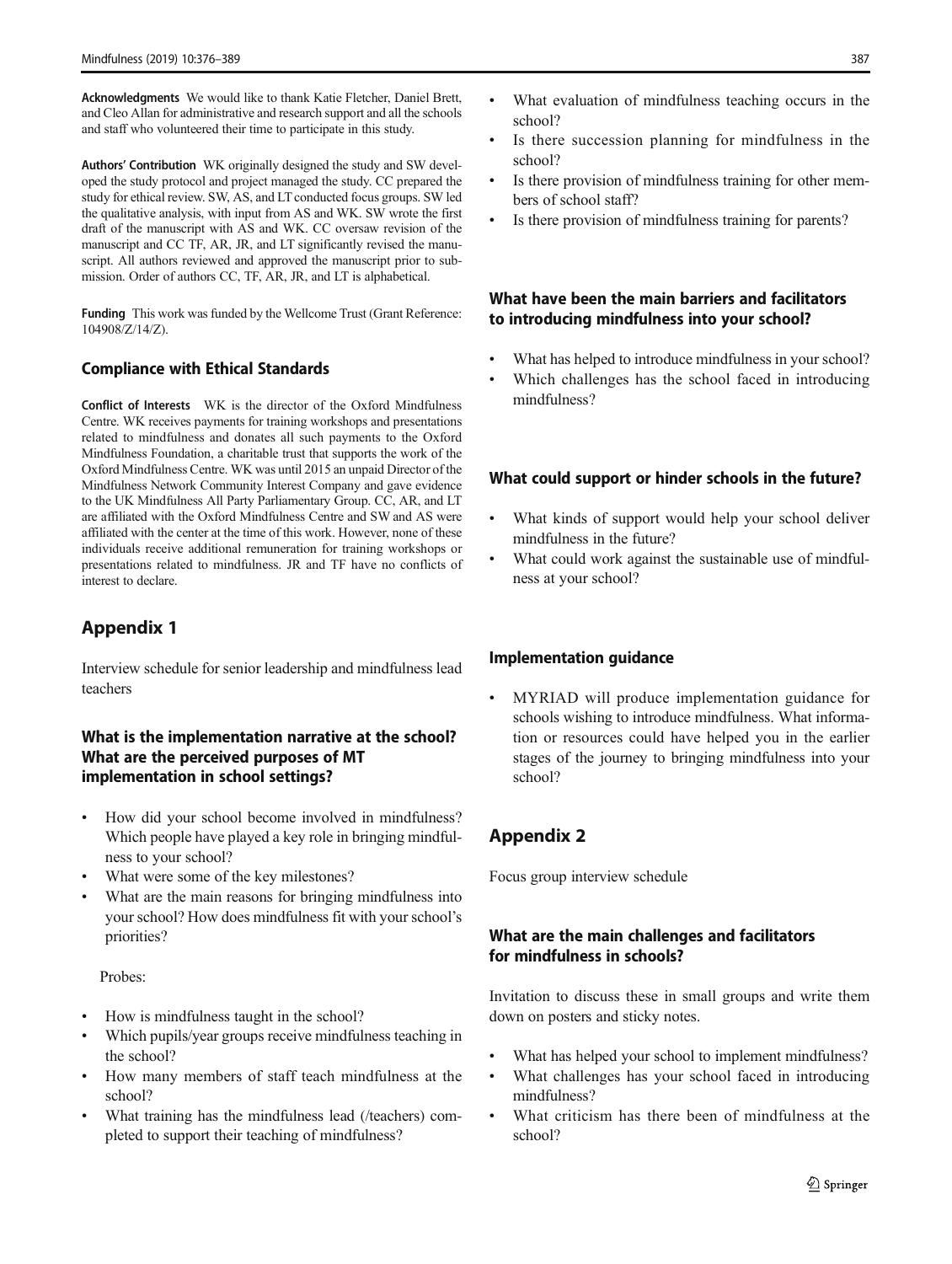# <span id="page-12-0"></span>What could support your school to work with mindfulness in the future? What could create challenges?

- & What are the three most important facilitators for bringing mindfulness into your school?
- What are the three biggest challenges?
- How does mindfulness fit with your school's priorities?
- What kinds of support would you appreciate for mindfulness in your school in the future?

#### Implementation guidance

MYRIAD will produce implementation guidance for schools wishing to introduce mindfulness. What information or resources could have helped you in the earlier stages of the journey to bring mindfulness into your school? Would you prefer online resources, printed resources or both?

Open Access This article is distributed under the terms of the Creative Commons Attribution 4.0 International License (http:// creativecommons.org/licenses/by/4.0/), which permits unrestricted use, distribution, and reproduction in any medium, provided you give appropriate credit to the original author(s) and the source, provide a link to the Creative Commons license, and indicate if changes were made.

# References

- BERA. (2011). Revised Ethical Guidelines for Educational Research. Retrieved from [http://www.bera.ac.uk/files/2011/08/BERA-](http://www.bera.ac.uk/files/2011/08/BERA-Ethical-Guidelines-2011.pdf)[Ethical-Guidelines-2011.pdf.](http://www.bera.ac.uk/files/2011/08/BERA-Ethical-Guidelines-2011.pdf)
- Braun, V., & Clarke, V. (2006). Using thematic analysis in psychology. Qualitative Research in Psychology, 3, 77–101.
- Cooper, B. R., Bumbarger, B. K., & Moore, J. E. (2015). Sustaining evidence-based prevention programs: Correlates in a large-scale dissemination initiative. Prevention Science, 16, 145-157.
- Dariotis, J. K., Mirabal-Beltran, R., Cluxton-Keller, F., Gould, L. F., Greenberg, M. T., & Mendelson, T. (2017). A qualitative exploration of implementation factors in a school-based mindfulness and yoga program: Lessons learned from students and teachers. Psychology in the Schools, 54, 53–69.
- Dimidjian, S., & Segal, Z. V. (2015). Prospects for a clinical science of mindfulness-based intervention. American Psychologist, 70, 593– 620. <https://doi.org/10.1037/a0039589>.
- Domitrovich, C. E., Bradshaw, C. P., Poduska, J. M., Hoagwood, K., Buckley, J. A., Olin, S., et al. (2008). Maximising the implementation quality of evidence-based preventative interventions in schools: A conceptual framework. Advances in School Mental Health Promotion, 1, 6-28.
- Durlak, J. A. (2002). Evaluating evidence-based interventions in school psychology. School Psychology Quarterly, 17, 475–482. [https://doi.](https://doi.org/10.1521/Scpq.17.4.475.20873) [org/10.1521/Scpq.17.4.475.20873](https://doi.org/10.1521/Scpq.17.4.475.20873).
- Durlak, J. A. (2015). What everyone should know about implementation. In J. Durlak, C. E. Domitrovich, R. P. Weissberg, & T. P. Gullotta (Eds.), Handbook of social and emotional learning, research and practice. New York: Guilford.
- Durlak, J. A. (2016). Program implementation in social and emotional learning: Basic issues and research findings. Cambridge Journal of Education, 46, 333–345. [https://doi.org/10.1080/0305764x.2016.](https://doi.org/10.1080/0305764x.2016.1142504) [1142504.](https://doi.org/10.1080/0305764x.2016.1142504)
- Durlak, J. A., & DuPre, E. P. (2008). Implementation matters: A review of research on the influence of implementation on program outcomes and the factors affecting implementation. American Journal of Community Psychology, 41, 327–350. [https://doi.org/10.1007/](https://doi.org/10.1007/S10464-008-9165-0) S<sub>10464</sub>-008-9165-0.
- Durlak, J. A., Weissberg, R. P., Dymnicki, A. B., Taylor, R. D., & Schellinger, K. B. (2011). The impact of enhancing Students' social and emotional learning: A meta-analysis of school-based universal interventions. Child Development, 82, 405–432. [https://doi.org/10.](https://doi.org/10.1111/J.1467-8624.2010.01564.X) [1111/J.1467-8624.2010.01564.X](https://doi.org/10.1111/J.1467-8624.2010.01564.X).
- Eccles, M. P., Armstrong, D., Baker, R., Cleary, K., Davies, H., Davies, S., et al. (2009). An implementation research agenda. Implementation Science, 4. [https://doi.org/10.1186/1748-5908-4-](https://doi.org/10.1186/1748-5908-4-18) [18](https://doi.org/10.1186/1748-5908-4-18).
- Feagans Gould, L., Dariotis, K., Greenberg, M. T., & Mendelson, T. (2016). Assessing fidelity of implementation (FOI) for schoolbased mindfulness and yoga interventions: A systematic review. Mindfulness, 7, 5–33. <https://doi.org/10.1007/s12671-015-0395-6>.
- Fixsen, D. L., Naoom, S. F., Blasé, K. A., Friedman, R. M., & Wallace, F. (2005). Implementation research: A synthesis of the literature. Tampa: University of South Florida, Louis de la Parte Florida Mental Health Institute, The National Implementation Research Network (FMHI Publication #231).
- Greenberg, M. T. (2010). School-based prevention: Current status and future challenges. Effective Education, 2, 25.
- Greenhalgh, T., Robert, G., Bate, P., Kyriakidou, O., & MacFarlane, F. (2005). Diffusion of innovations in health service organizations: a systematic literature review. Oxford: Blackwell Publishing.
- Grimshaw, J. M., Eccles, M. P., Lavis, J. N., Hill, S. J., & Squires, J. E. (2012). Knowledge translation of research findings. Implementation Science, 7. [https://doi.org/10.1186/1748-5908-7-50.](https://doi.org/10.1186/1748-5908-7-50)
- Kabat Zinn, J. (2003). Mindfulness-based intervention in context: Past, present, and future. Clinical Psychology: Science and Practice, 10, 144–156. <https://doi.org/10.1093/clipsy.bpg016>.
- Kitson, A. L., Rycroft-Malone, J., Harvey, G., McCormack, B., Seers, K., & Titchen, A. (2008). Evaluating the successful implementation of evidence into practice using the PARiHS framework: Theoretical and practical challenges. Implement Science, 3(1). [https://doi.org/](https://doi.org/10.1186/1748-5908-3-1) [10.1186/1748-5908-3-1](https://doi.org/10.1186/1748-5908-3-1).
- Klingbeil, D. A., Renshaw, T. L., Willenbrink, J. B., Copek, R. A., Chan, K. T., Haddock, A., et al. (2017). Mindfulness-based interventions with youth: A comprehensive meta-analysis of group design studies. Journal of School Psychology, 63, 77–103.
- Lincoln, Y. S., & Guba, E. G. (1985). Naturalistic enquiry. Beverley Hills: Sage.
- Maynard, B. R., Solis, M., Miller, V., & Brendel, K. E. (2017). Mindfulness-based interventions for improving cognition, academic achievement, behavior and socio-emotional functioning of primary and secondary students. Campbell Systematic Reviews, 5. [https://](https://doi.org/10.4073/csr.2017.5) [doi.org/10.4073/csr.2017.5](https://doi.org/10.4073/csr.2017.5).
- Meiklejohn, J., Phillips, C., Freedman, M. L., Griffin, M. L., Biegel, G., Roach, A., et al. (2012). Integrating mindfulness training into K-12 education: Fostering the resilience of teachers and students. Mindfulness, 3, 291–307. [https://doi.org/10.1007/s12671-012-](https://doi.org/10.1007/s12671-012-0094-5) [0094-5](https://doi.org/10.1007/s12671-012-0094-5).
- Merry, S. M. (2012). Preventing depression in adolescents. British Medical Journal, 345. <https://doi.org/10.1136/bmj.e6720>.